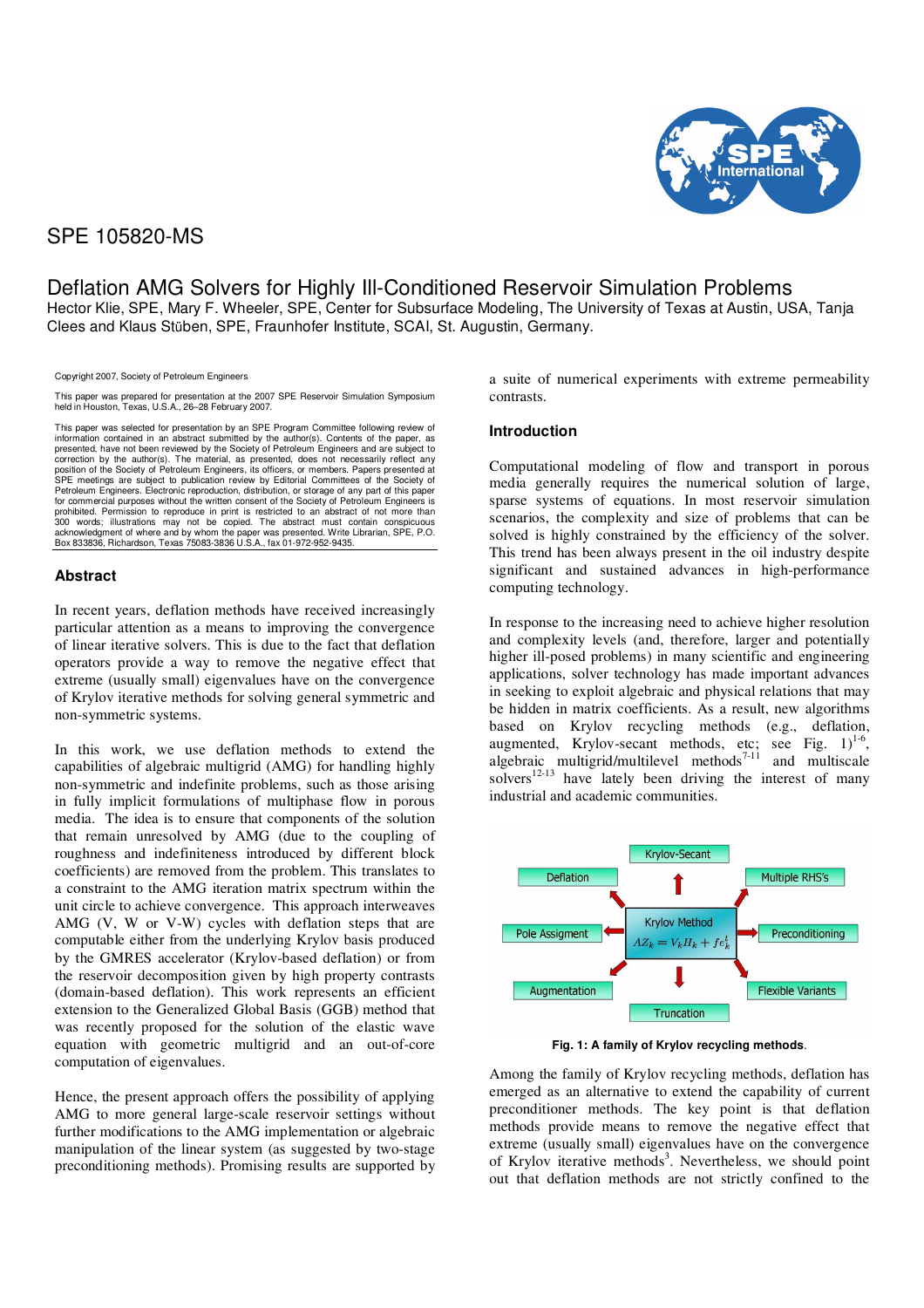setting of Krylov subspace iterative methods. They can also be defined in terms of the spatial discretization domain in which the flow and transport equations are defined<sup>2</sup>. Moreover, important connections can be established with domain decomposition methods. Recent results have shown that deflation has greater potentials to further reduce the matrix condition number than coarse grid correction<sup>14</sup> and balancing domain decomposition methods<sup>15</sup>.

On the other hand, Algebraic Multigrid (AMG) methods<sup>7-9</sup> have been conceived to remedy several of the limitations that geometric multigrid methods show for the definition of smoothing, prolongation (restriction) operators over very complex geometries. The main advantage of AMG methods is that they operate directly on the matrix and, therefore, require no information about the physical grid or the underlying differential equation. This feature has attracted many researchers to extend the convergence theory and develop portable AMG software that may be used effectively in a wide range of scientific and engineering applications  $\delta$ .

Despite important advances of AMG from theoretical and computational perspectives, there are still many unresolved issues. The convergence of (traditional) AMG tends to deteriorate when the matrix operator departs from fulfilling the M-matrix condition. This condition may be violated whenever the matrix loses diagonal dominance or becomes highly indefinite or nonsymmetric. In such cases, components of the solution associated with small eigenvalues remain untouched and thus delay convergence towards the solution.

In reservoir simulation, there are many sources where the Mmatrix property may be affected (particularly in pressure block systems): (a) highly heterogeneous media (i.e., high permeability and porosity contrasts); (b) complex geometries (e.g., fractures, pinch outs); (c) anisotropic and full tensor permeabilities; (d) drastic changes in well operations; and (e) appearance and disappearance of phases/components, to name a few. In fully implicit formulations, these situations may have more severe implications as the systems are coupled and coefficients inherit a major degree of nonlinearity with respect to the primary variables. We should point out that these difficulties are not exclusive to AMG; they are also shared by all multigrid methods.

The previous discussion suggests that in the event that AMG smoothers and coarse grid corrections are insufficient to remove slow modes from the solution it may be convenient to isolate or extract these modes from the original problem by some alternative method. In other words, AMG may benefit from transforming the original stiff problem into a less-stiff one without incurring major computational costs. Clearly, deflation aims at that objective.

There have been some previous attempts to improve multigrid algorithms based on spectral information using Rayleigh quotients<sup>16</sup>. A more powerful idea was recently exploited by Waismann et al.<sup>17-18</sup> for extending geometric multigrid to deal with highly indefinite problems. The basic idea is to construct an intermediate coarse grid problem (between V, W or V-W

 $2$  and  $2$  105820-MS  $\,$ 

cycles) spanned by slowly converging eigenmodes of the multilevel iteration. These slow eigenmodes correspond to the largest eigenvalues of the iteration matrix that generally lie nearby or outside the unit disc. They coined the method as the Generalized Global Basis (GGB); it relies on an out-of-core computation of eigenvalues/eigenvectors from the multilevel iteration matrix using the ARPACK library software for largescale eigenvalue computations<sup>19</sup>. Their approach was used as a preconditioner for either GMRES or QMR accelerators<sup>20</sup>. Figure 2 illustrates the functionality of this method.



In this work, we introduce the GBB ideas with some important modifications: (1) eigenvalue computations are performed in an in-core fashion from the Arnoldi factorization generated by GMRES (or from the Lanczos factorization in the case of symmetric positive definite systems); (2) the coarse-grid construction for slow eigenmodes is replaced by a deflation operator that is applied after all multilevel cycles are carried out; (3) eigenvalues are computed based on the smallest eigenvalues of the preconditioned system which in turn, are equivalent to computing the largest eigenvalues from the multilevel iteration matrix; and (4) AMG is used instead of a geometric multigrid method.

We claim that the present approach is more efficient than the GBB method since it exploits the underlying Krylov information produced within one cycle of GMRES. Additionally, the construction and application of the deflation operator represent a marginal overhead in the overall cost in the preconditioning procedure. Promising results are supported by a suite of numerical experiments ranging from synthetic to large-scale and realistic reservoir data sets.

# **Krylov Basis Preliminaries**

To introduce notation, let us assume that we are required to solve the generic linear system

$$
Ax = b,\tag{1}
$$

where  $A \in \mathbb{R}^{N \times N}$  and  $x, b \in \mathbb{R}^{N \times 1}$ . Here, the matrix *A* is generally nonsymmetric, indefinite matrix as it may arise from a fully implicit formulation. Nevertheless, we remark that the approach described below can be efficiently carried out for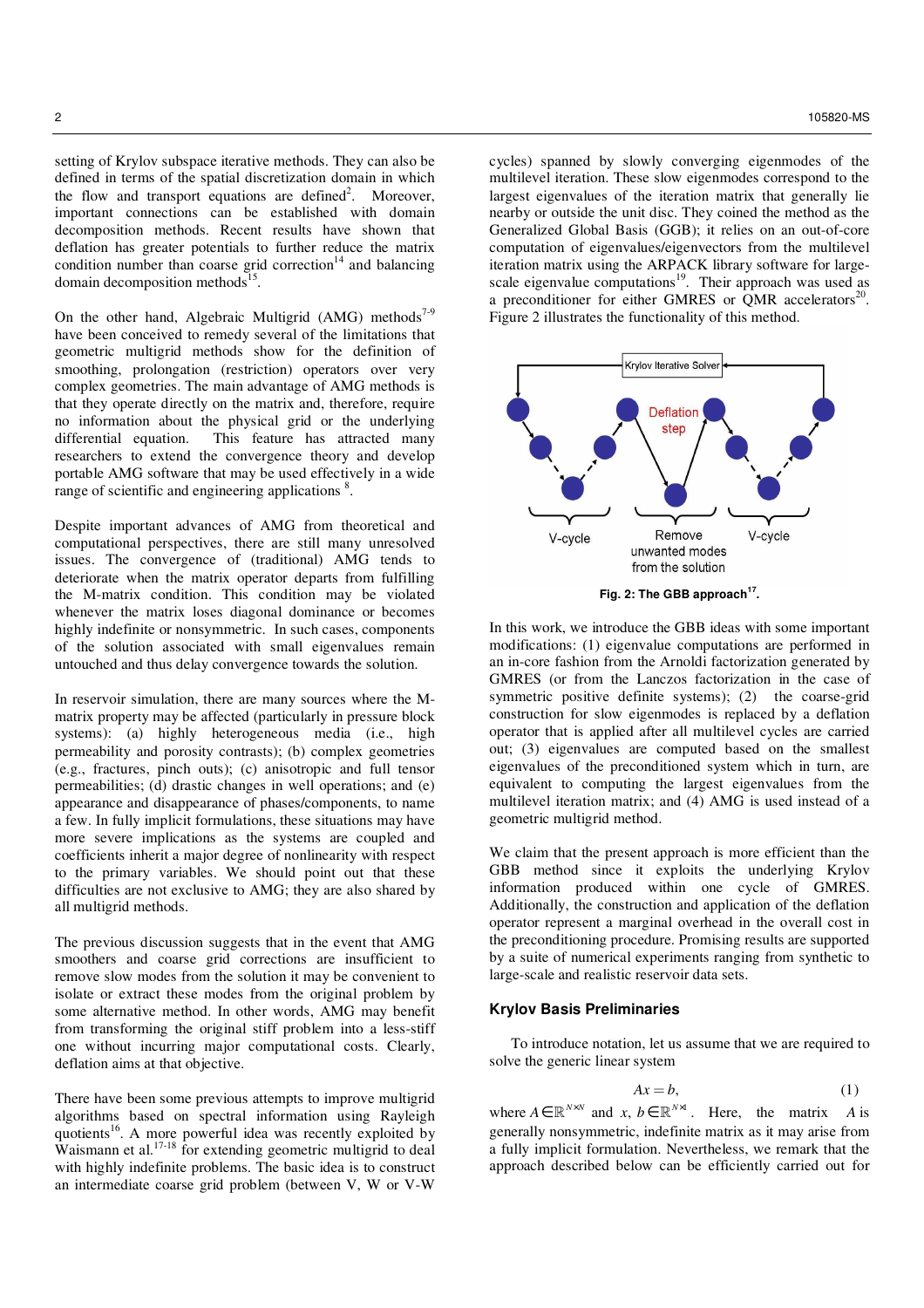symmetric and positive definite systems as well (e.g., pressure block systems arising from IMPES formulations).

Suppose that we employ GMRES( $s$ ) for solving  $(1)^{20}$ . This means that each cycle of GMRES consists of *s* iterations before restarting the procedure with an improved solution. At the end of each cycle, if residuals have not met a predefined tolerance, GMRES produces the following Arnoldi decomposition:

$$
AV_s = V_s H_s + h v_{s+1} e'_s, \t\t(2)
$$

where  $H_s \in \mathbb{R}^{s \times s}$  is an upper Hessenberg matrix,  $V_s \in \mathbb{R}^{N \times s}$  is an orthonormal matrix holding in its columns a basis for the Krylov subspace  $K_s(A, r_0) = span{r_0, Ar_0, ..., A^{s-1}r_0}$  for a given initial residual  $r_0$ . Here, *h* is a scalar representing  $\Vert v_s \Vert$ and  $v_{s+1}$  is a vector orthonormal to  $V_s$ .

Provided the Arnoldi decomposition (2), the following reduced minimal residual problem can be solved to approximate the solution to (1) for a given initial guess  $x_0$ 

$$
\min_{x \in \mathbb{R}^n} \{b - A(x - x_0)\} = \min_{x \in \mathbb{R}^n} \{r_0 - Ax\}
$$
\n
$$
\Rightarrow \min_{y \in \mathbb{R}^s} \left\{\beta e_1 - \left(\frac{H_s}{he'_s}\right)y\right\}.
$$
\n(3)

Thus,  $x_s = x_0 + Vy^*$ , with  $y^*$  representing the solution of (3) and  $\beta = ||r_0||$ . If convergence is not yet achieved then  $x_0 \leftarrow x_s$  and the process is restarted (i.e., a new GMRES cycle is performed).





The eigenvalues of *H<sup>s</sup>* are known as the Ritz values of *A* and they tend to approximate well the extreme eigenvalues of *A*. Additionally, harmonic Ritz values are defined as the Ritz

values of  $A^{-1}$  with respect to the space  $AK_s(A, r_0)$ . The key point about harmonic Ritz values is that they turn out to be even more accurate approximations to the extreme eigenvalues of *A* than the Ritz values<sup>1,3,21</sup>. An example illustrating this fact can be seen in Figure 3 for a pressure block system obtained from a fully implicit formulation with a heterogeneous permeability field (values ranging from  $10^{-2}$  to  $10<sup>4</sup>$  md) consisting of  $30 \times 30$  gridblocks. We compute 50 Ritz and harmonic Ritz values from the pressure block. We can observe how the harmonic Ritz values represent a better approximation to the smallest eigenvalues when compared to the Ritz values. A discussion of the computation of harmonic Ritz values and eigenvectors is provided below.

## **Deflation Preconditioner**

There exists different ways to define deflation, or more generally, spectral or adaptive preconditioners<sup>2,6,22-24</sup>. Here, we choose to make a presentation based on Frank and Vuik work<sup>2</sup>. Let us define the left and right deflation operators  $P_1$ and  $P_2$  as follows:

$$
P_1 = I - Z A_Z^{-1} Z^t A; \qquad P_2 = I - A Z A_Z^{-1} Z^t,
$$
\n(4)

where  $A_z = (Z^t A Z)^{-1}$ . These operators are oblique projectors onto the orthogonal space spanned by *Z*. Clearly, if *A* is symmetric and invertible,  $P_1 = P_2^t$ . Thus, to solve the generic system (1) we can proceed to split the solution into two parts:  $x = P_1 x + (I - P_1) x$ .

The second component is quite straightforward to compute since  $(I - P_1)x = ZA_Z^{-1}Z^t Ax = ZA_Z^{-1}Z^t b$ . The first component leads to the solution of the following singular but consistent linear system:

$$
AP_1P_1x = P_2AP_1x = P_2A\hat{x}^{(i)} = P_2b.
$$
 (5)

It can be shown that if the spectrum of *A* is  $\Lambda(A) = \{ \lambda_1, \lambda_2, ..., \lambda_n, ..., \lambda_n \}$  and *Z* holds the eigenvectors associated to the smallest eigenvalues, then  $\Lambda(P,A) = \{0,0,\ldots, 0, \lambda_1,\ldots,\lambda_n\}.$ 

The previous result implies that the effective condition number of the linear system depicted in (4) is smaller than *A* . We remark that this is one way of doing deflation. Other authors have used this eigenvalue information to shift those small eigenvalues near to  $1^{6,22-23}$ . In this case, we do not need to solve the singular system (5), and a term of the form  $ZA_ZZ'$ (i.e., coarse grid corrector) is added to the projectors defined in (4). This leads to an invertible system with eigenvalues clustered around 1.

To further illustrate ideas, Figure 4 shows the effect that the deflation operators depicted in (4) has over the original spectrum of *A*. Here, the operators  $P_1$  and  $P_2$  were constructed based on the harmonic Ritz values shown in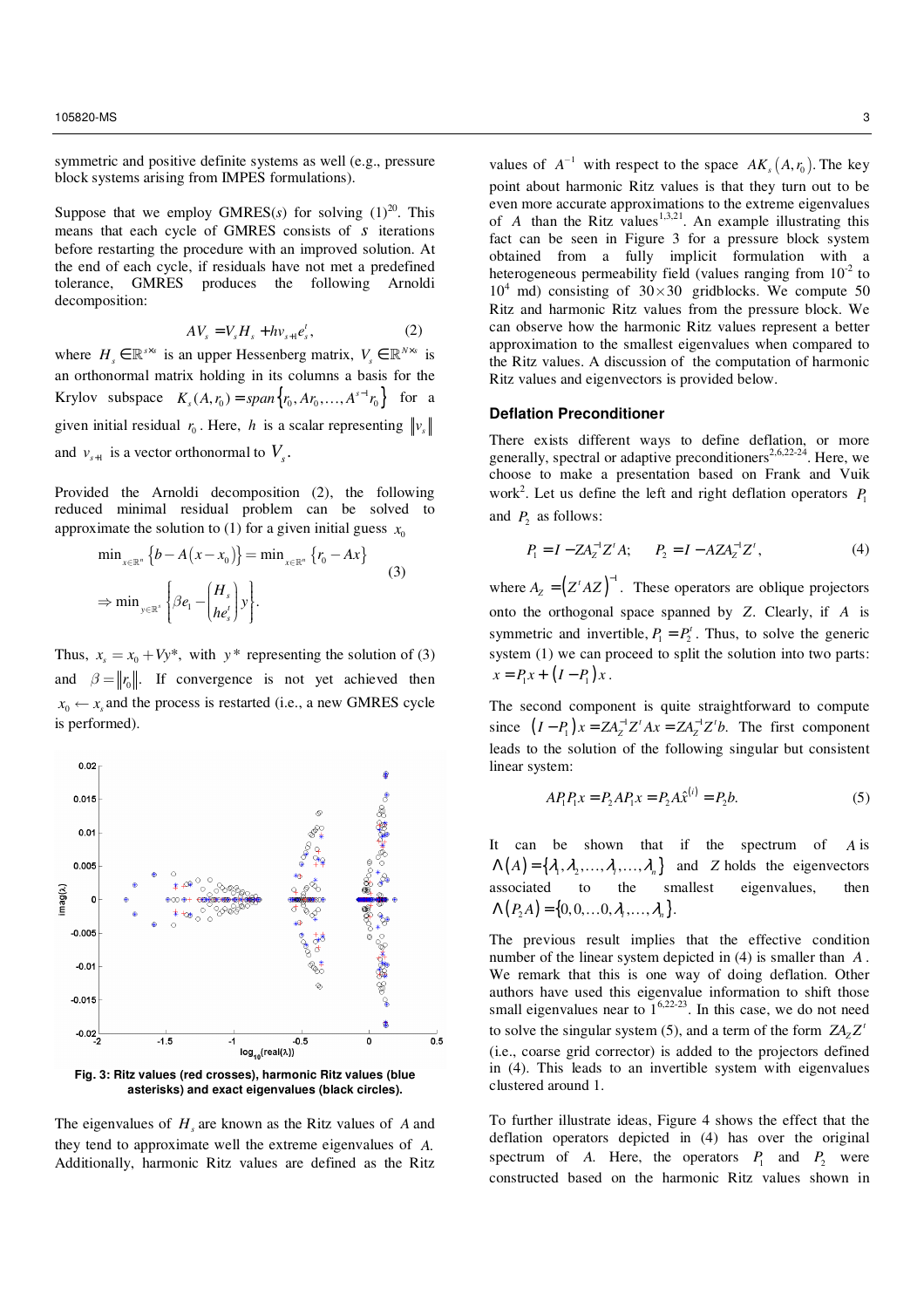Figure 3. We can clearly observe how several extreme eigenvalues have been removed from the original pressure block.



Fig. 4: Eigenvalues of  $P_2AP_1$  (blue asterisks) and eigenvalues of *A* **(black circles).** 

## **Computing Eigenvalues**

As mentioned above, the Arnoldi decomposition (2) is amenable for approximating some of the eigenvectors and eigenvalues of *A* . In particular, we are interested in computing an approximation to the eigenvectors associated with the small eigenvalues of *A*. This is key to constructing a deflation preconditioner capable of eliminating those eigenvalues that are preventing the iterative solver from displaying a faster convergence rate. The overall idea is to generate a transformed operator with a lower condition number. Based on (2), we can compute the harmonic Ritz values, that is, solve the harmonic eigenvalue problem,

$$
(AVs)' (A - \mu I)Vs u = 0 \Longrightarrow (Hs + h2 Hs-t es est) u = \mu u.
$$
 (6)

The eigenvalue estimation for *A* is then given by  $z = V_s u$ . Provided that we are already using a preconditioned GMRES method, the harmonic Ritz values tend to be good approximations of extreme eigenvalues. In order to compute Ritz eigenpairs, we just omit the rank-one term in (6).

Note that the procedure for computing harmonic Ritz and harmonic Ritz eigenpais is relatively inexpensive since, generally,  $s \ll N$ . In the event of finding an invariant subspace, i.e.,  $h = 0$ , the harmonic Ritz values coincide with the Ritz values<sup>21</sup> (i.e., direct eigenvalues of  $H<sub>s</sub>$ ). Moreover, GMRES stagnates whenever  $h$  is large or  $H_s$  has a very small singular value. From now on, we denote *Z* as the orthogonal rectangular matrix resulting from the orthogonalization of the set of *l* eigenvectors *z*, that is,  $Z = [z_1, z_2, \dots, z_r].$ 

It is important to remark that the selection of desired eigenvectors (i.e., those strictly associated with the extreme eigenvalues) can be further refined by using implicit shift strategies<sup>25</sup> and augmenting the Krylov basis<sup>3</sup>. In this paper, we do not pursue further these directions for the sake of implementation simplicity.

## **Algebraic Multigrid (AMG)**

The development of algebraic multigrid was driven by the attempt to automate and generalize geometric multigrid so that it can be directly applied to certain (sparse) matrix equations without explicitly referring to geometry and without requiring any pre-defined hierarchy.

In recent years, there has been a remarkable increase of interest in AMG in both science and applications. This is due partially to the increasing geometrical complexity of applications which, technically, limited the immediate use of alternative fast solvers such as those based on geometric multigrid. Another reason is the steadily increasing demand for scalable and robust "plug-in" solvers. In reservoir simulation, this demand was driven by ever-increasing problem sizes, complex structures, heterogeneities, multiphase flows, and wells that have highlighted the limits of classical one-level solvers.

A basic requirement for any multigrid approach, whether geometric or algebraic, is an efficient interplay between smoothing and coarse-grid correction. Although AMG directly mimics geometric multigrid (on a hierarchy of linear systems of equations rather than a hierarchy of grids), there is a very important conceptual difference between geometric and algebraic multigrid, as illustrated in Figure 5.



**Fig. 5: Algebraic versus geometric multigrid.** 

In classical multigrid, predefined grid hierarchies are employed and interpolation is defined geometrically, typically linearly. Consequently, an efficient interplay between smoothing and coarse-grid correction requires the careful selection of appropriate smoothing processes such that the error after smoothing is necessarily geometrically smooth, relative to the coarse grid. In other words, the error after smoothing should vary in a geometrically smooth way between fine and neighboring coarse grid points so that linear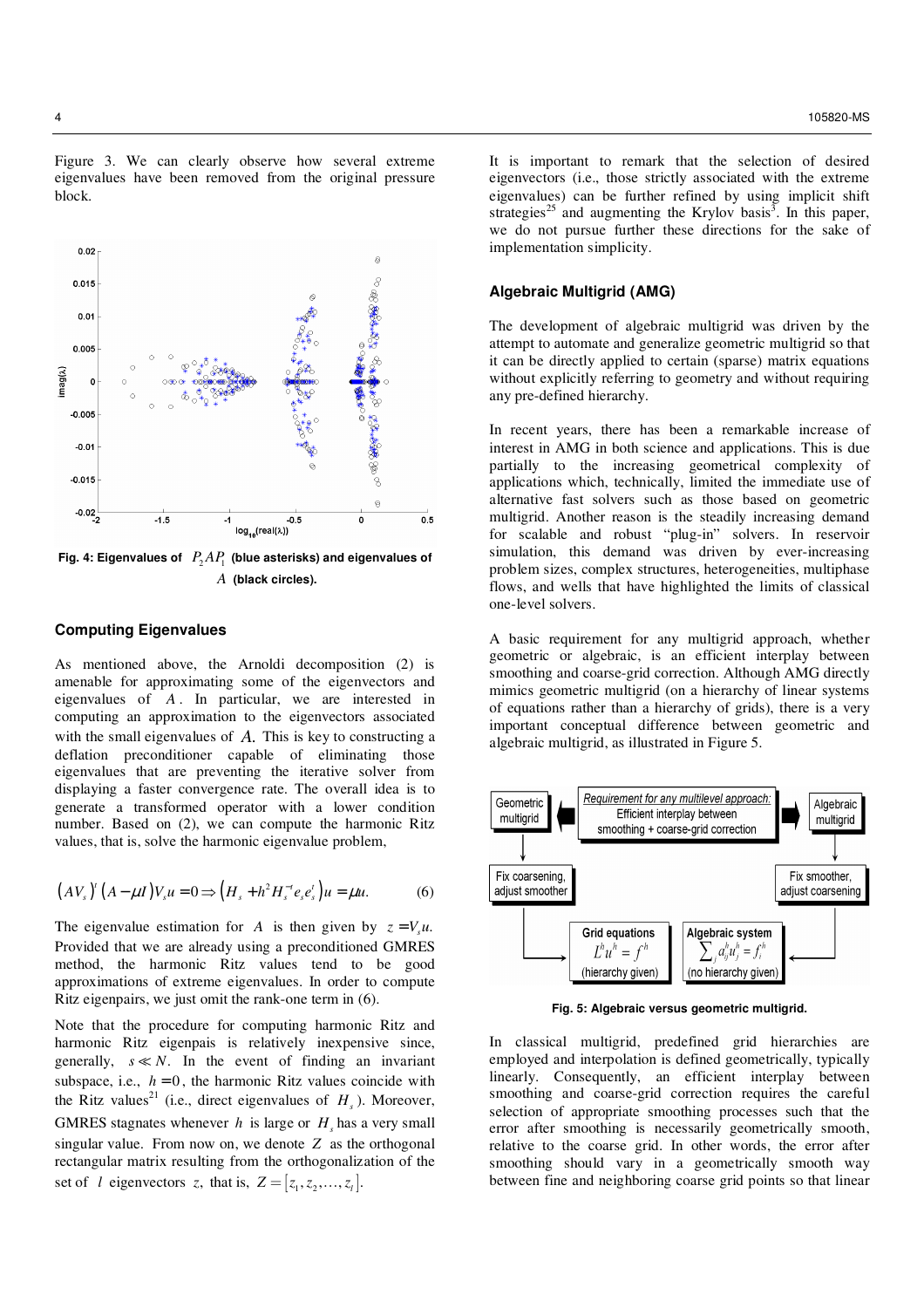interpolation makes sense. While the construction of corresponding "robust smoothers" is not difficult in 2D model situations, for 3D applications on complex meshes their realization tends to become rather cumbersome, if not impossible.

The only way to loosen the requirements on the smoother and still maintain an efficient interplay with the coarse-grid correction is to use more sophisticated coarsening techniques. AMG may be regarded as the most radical attempt to maintain simple smoothers while still achieving robust convergence. Basically, as compared to geometric multigrid, AMG takes the opposite point of view. That is, AMG fixes the smoother to some simple scheme, such as plain Gauss-Seidel relaxation, and attempts to ensure an efficient interplay with the coarsegrid correction by locally adapting coarser levels and (operator-based) interpolations to the smoothing properties of the relaxation method.

Note that it is not important whether relaxation really smoothes the error in a geometric sense. What is important, though, is that the error after relaxation can be characterized algebraically to a degree that makes it possible to perform the coarsening process automatically. For many classes of applications this is possible, the most classical case being represented by weakly diagonally dominant M-matrices. In such cases, AMG is highly flexible in adjusting itself to the problem at hand and is very robust and efficient despite using very simple smoothers.

Generally, the guiding principle in automatic coarsening is to ensure that the range of interpolation approximately contains smooth error, that is, error which is essentially unaffected by relaxation. This is the crucial condition for obtaining robust coarse-grid correction processes as well as fast and (nearly) *h*independent convergence. However, in practice, AMG's coarsening process must necessarily be constructed on the basis of compromises between numerical work and convergence. Generally, the more effort put into this construction, the faster the convergence can be. But, unfortunately, the required numerical workload may increase even faster. Typically, the benefit of an improved interpolation in terms of convergence speed is offset by the expense in terms of additional computational work. That is, from a practical point of view, a major problem in designing efficient AMG algorithms is the tradeoff between convergence and numerical workload. Keeping the balance between these aspects is the ultimate goal of any practical algorithm.

Often, sufficiently accurate AMG interpolation cannot easily be computed based only on algebraic information directly contained in the matrix. Typically such cases are indefinite problems or problems with near-zero eigenvalues. In the latter cases, for instance, the major difficulty is caused by the fact that the smaller the eigenvalues of a given problem the more accurately the corresponding eigenvectors must be interpolated. Unfortunately, unless these eigenvectors are close to being constants, the accuracy of interpolation for these eigenvectors cannot really be controlled without additional information. As a consequence, the insufficient quality of AMG interpolation for just a few modes - namely, the lowest-energy eigenmodes - may severely limit its overall performance.

Rather than investing a lot of additional computational work to improve AMG's coarsening process, in this paper, we investigate the combination of AMG with deflation methods to tackle particular modes that are difficult for AMG to handle efficiently. All investigations are based on the solver package SAMG, developed by Fraunhofer SCAI<sup>26</sup>.

# **The Deflation AMG Approach**

Based on the aforementioned discussion, we can state that the addition of deflation preconditioning does not impose a major implementation work to AMG solvers that already have a Krylov iterative solver as an accelerator. Obviously, this Krylov iterative solver must allow factorizing the original matrix into a tridiagonal or Hessenberg form to make it amenable for eigenvalue computations. This is provided by Lanczos and Arnoldi decompositions for positive definite and general nonsymmetric/indefinite systems, respectively. After the first GMRES cycle, we should be able to reconstruct the deflation operators based on the harmonic Ritz or Ritz vectors.

The following algorithm summarizes the implementation of a deflation AMG preconditioner for GMRES:

### Deflation\_AMG\_GMRES( $A, b, x_0, M_{AMG}, P_1, P_2, \varepsilon, s, l$ )

- 1. *Convergence = false*;
- 2. *While not(Convergence) do* 
	- 2.1.  $r_0 = P_2 \left( b AM^{-1} \right)_{AMG} x_0$ ;

2.2. *Apply Arnoldi decomposition and obtain (2)*

- 2.3. *Solve* (3) and obtain  $x_s = x_0 + Vy^*$ ,
- 2.4. *If*  $||b Ax_s|| < \varepsilon ||r_0||$  then

$$
2.4.1. \qquad Convergence = true;
$$

2.4.2. 
$$
x^* = P_1 M_{AMG}^{-1} x_s + x^*;
$$

*Else* 

- 2.4.3.  $x_0 = x_s;$
- 2.4.4. *Compute l harmonic Ritz vectors (or Ritz vectors) according to (6) and form the corresponding eigenvector approximation Z;*
- 2.4.5. *Construct the deflation operators*  $P_1$  and *P*2 *according to (4) for the preconditioned system*  $AM<sup>−1</sup><sub>AMG</sub>$ ;

2.4.6. *Compute*  $x^* = (I - P_1)x = ZA_Z^{-1}Z^t b$ .

*End If* 

*End While*

Several comments are in order:

1. Initially, at the first GMRES cycle, the deflation operators may be defined as  $P_1 = P_2 = I$ ; however, strategies to provide physically insightful eigenvectors have been explored by Vuik and collaborators $2^7$ . The idea is to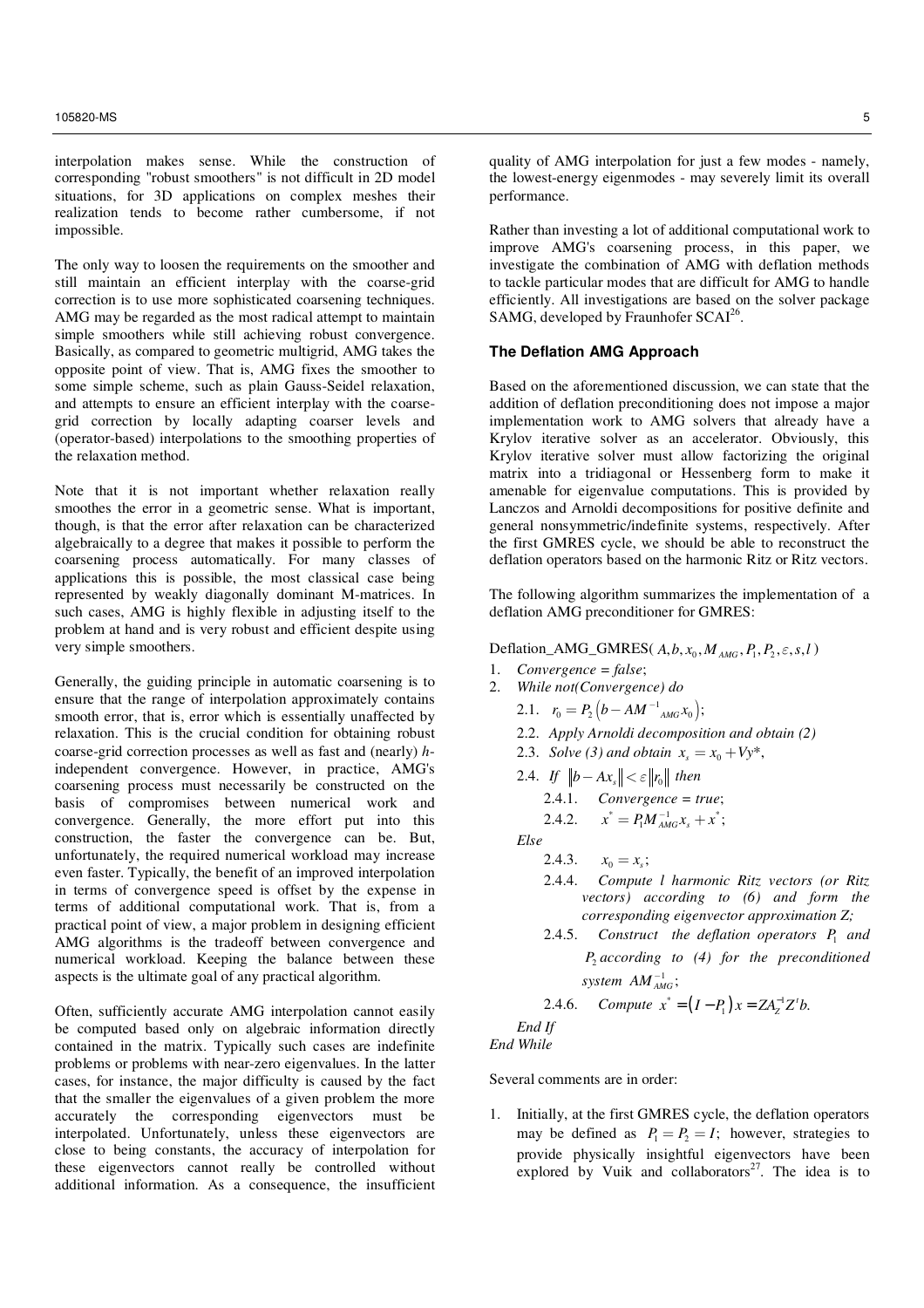algebraically define eigenvectors according to regions or subdomains sharing the same permeability coefficients (as in a domain decomposition approach). The set of resulting eigenvectors is the basis for domain-based deflation operators.

- 2. The AMG preconditioner has been used as a right preconditioner, whereas the deflation operators are acting from the left side of the equation.
- 3. The computation of harmonic Ritz vectors or Ritz vectors may imply the use of complex arithmetic for nonsymmetric systems. However, due to the relatively small size of the associated Hessenberg matrix  $H_s$ , this computation can be efficiently carried out via Lapack library calls<sup>28</sup> .
- 4. Since most deflation or spectral preconditioners share the same principle for computing harmonic Ritz vectors or Ritz vectors, the implementation of other varying and adaptive preconditioners can be easily realized using the above algorithmic presentation.
- 5. As iterations progresses, the Ritz vectors and harmonic Ritz vectors tend to be mutually closer as the variable *h* progressively becomes smaller. In this case, the GMRES algorithm will be approaching a "happy breakdown", that is, an invariant subspace for *A* will be generated and the computed eigenpairs will be very accurate.
- 6. The proposed algorithm does not imply modifications to AMG or GMRES if desired. The point is that all the required spectral information can be generated after calling each cycle of GMRES. Hence, each subsequent deflation operator construction may be performed alternatively, outside GMRES.
- 7. In contrast to the GBB approach<sup>17</sup>, there is no need to make out-of-core eigenvalues computations from scratch and directly from the original matrix operator. The underlying Krylov information is basically reused to generate the required eigenvector approximations. In this sense, the proposed approach has an in-core blend in the computation that is not intrusive upon AMG cycling or coarsening steps.
- 8. Special care must be taken for efficiently carrying out the action of the deflation operators. For instance, it is recommended to factorize the constrained matrix  $A<sub>Z</sub>$  to save computations during the application of  $P_2$  in step 2.2 and  $P_1$  in step 2.4.6. Also, algebraic operations must be performed giving precedence to vector-matrix products over matrix products.

## **Numerical Experiments**

In this preliminary set of experiments we consider the following two cases:

- 1. IMPES pressure systems arising from a set of different 30x30 reservoir meshes with permeability distributions varying according to variance and correlation length; and
- 2. A fully implicit pressure system arising from a 12x44x17 upscaled reservoir version of the SPE  $10<sup>th</sup>$  Comparative  $Project<sup>29</sup>$ .

Numerical cases are performed on the parallel reservoir simulation framework  $IPARS^{30}$ . For all cases we define a water injection well at the lower left corner and a production well at the opposite corner of the reservoir. All wells are bottomhole pressure specified. The first set of IMPES cases was based on an oil-water system. The fully-implicit case was defined for a black-oil system. Pressure block systems were obtained after 100 timesteps and at the first Newton iteration for fully implicit formulations. No special treatment was performed on time stepping to enforce the generation of illposed linear systems. Instead, we restrict our observations on high heterogeneity effects.

We basically distinguish two types of solver approaches: (1) AMG with GMRES acceleration (AMG); and (2) deflation AMG with GMRES acceleration (DAMG). We consider the following default settings for  $SAMG<sup>26</sup>$  in all cases that were analyzed:

- pre- and post-smoothing steps at each level consisting of one Gauss-Seidel iteration;
- V-cycle coarsening/refinement pattern consisting of a maximum of 25 levels; and
- sparse Gaussian elimination at the very coarsest level.

GMRES was run with a tolerance of  $10^{-12}$  and a fixed restart of  $s = 5$  due to the relative small size of the problems. For each DAMG computation the size of the deflation space was set as  $l = s$ . We computed only one set of deflation operators per problem, thus freezing the deflation operators for subsequent GMRES cycles. This allows us to lower the computational burden and evaluate the effectiveness of the first spectral approximation in retrieving those "hard" modes from AMG iterations.



**Fig. 6: Matrix condition number as a function of variance and correlation length for a 30x30 mesh (colors are in log10 scale).** 

For the first set of experiments, we generate the permeability distribution according to the following exponential covariance function:

$$
Cov(X,Y) = \sigma e^{|X-Y|/L}.
$$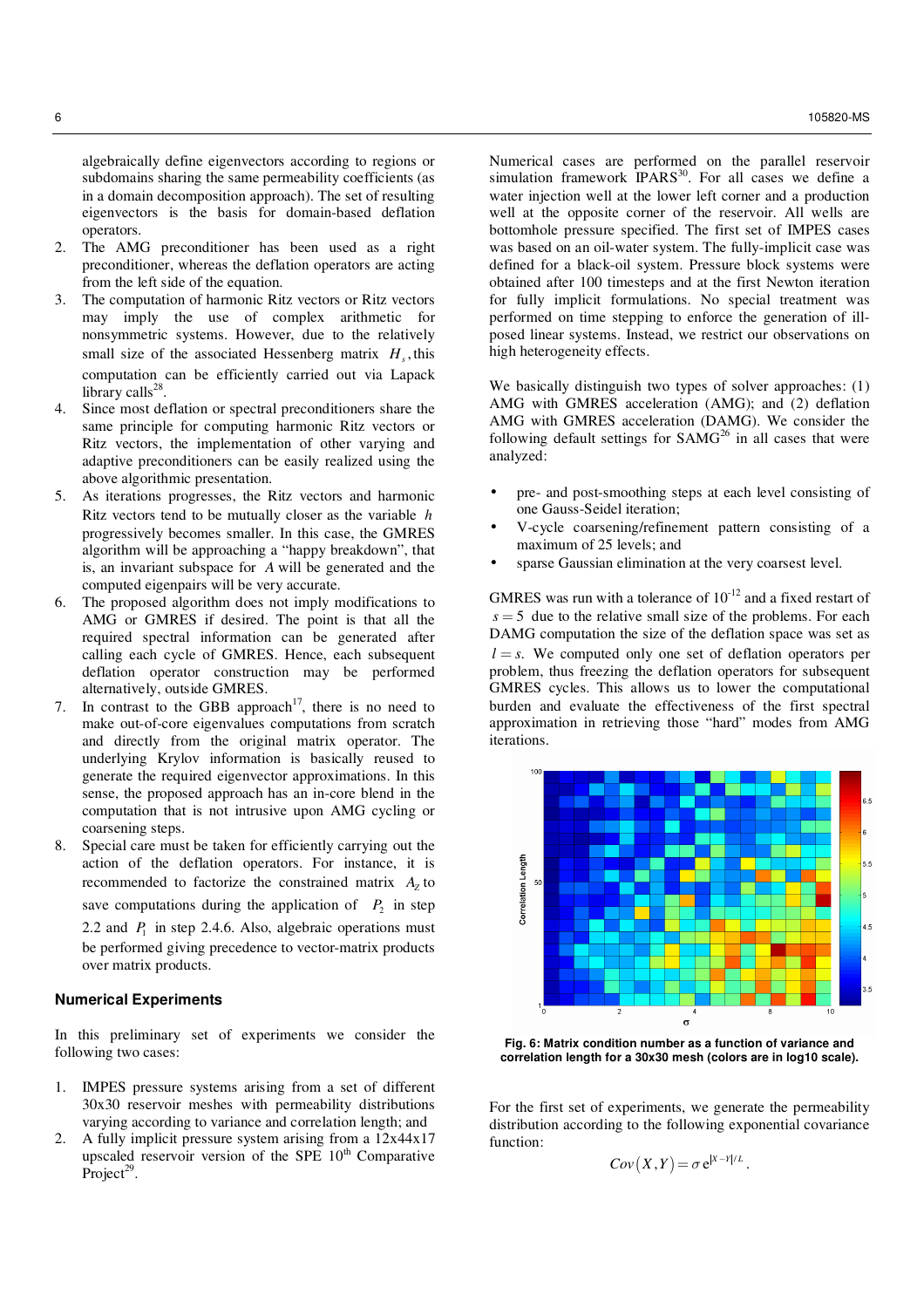

**Fig. 7: Convergence results of DAMG (blue asterisks) and AMG**  (red circles) solvers for  $\sigma = 30, 20$  and 10 (from top to bottom) **and a fixed correlation length of** 10%.



**Fig. 8: Convergence results of deflation DAMG (blue asterisks) and AMG (red circles) solvers for** *L* = 5,10 **and** 30% **(from top to bottom) and fixed**  $\sigma = 20$ .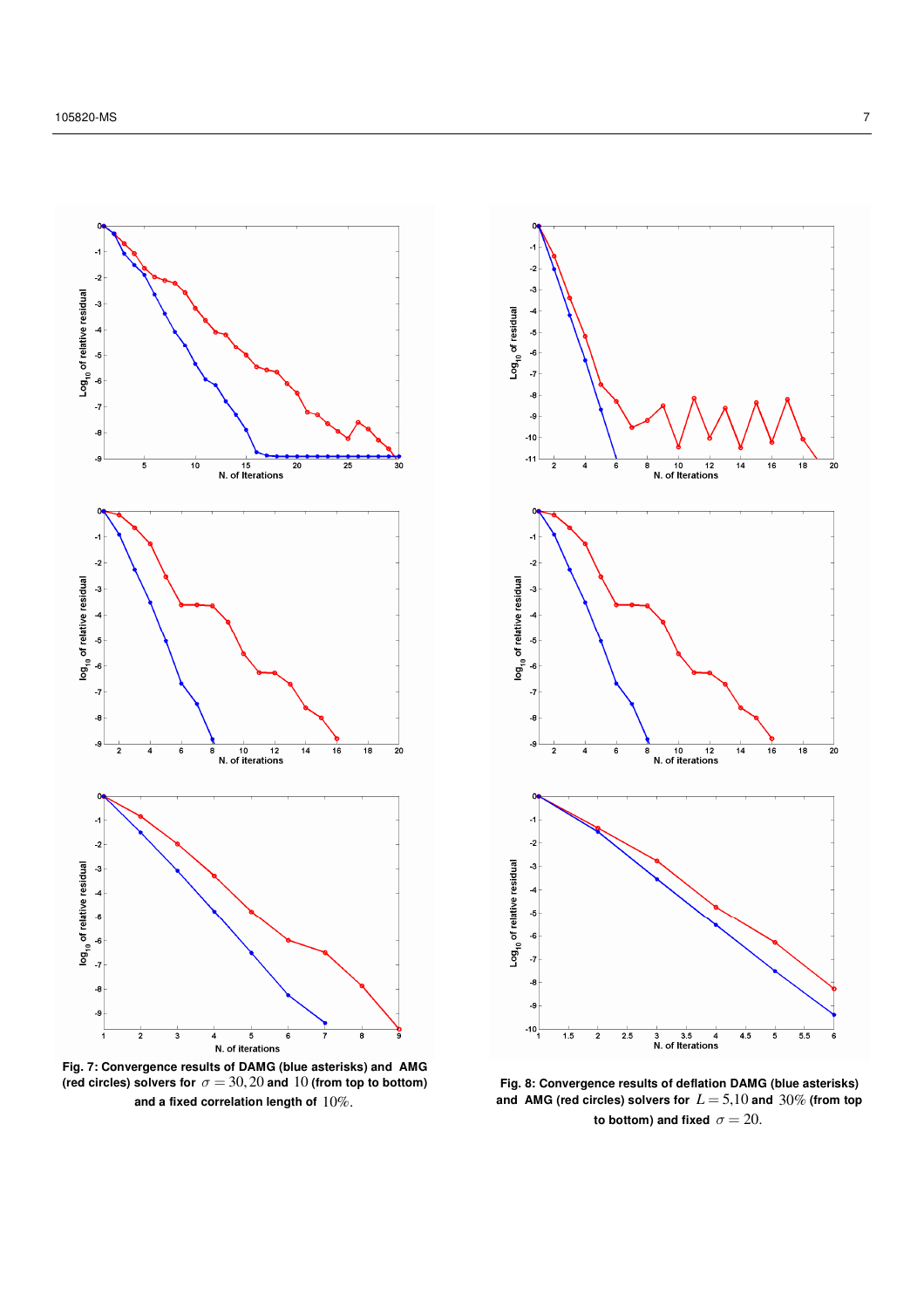Here,  $\sigma$  represents the variance and  $L$  represents the correlation length. Figure 6 illustrates how the condition number of an IMPES pressure system behaves with respect to these two parameters. The general trend is that the condition number increases steeply as both the variance increases and the correlation length decreases; that is, when the permeability field lacks any particular structure and varies significantly between adjacent cells. For the cases considered here the permeability may vary by up to 10 orders of magnitude.

Figure 7 compares the behavior of DAMG and AMG for different permeability variations and a fixed correlation length. It can be observed that the higher the variation the greater the effectiveness of DAMG compared to AMG. Nevertheless, it should be noted that for  $\sigma = 30$  the deflation process was unable to maintain the rate of convergence at very low residuals. This is an indication that there may be some bad nodes that were not captured by the deflation operators and refreshing the basis may be a reasonably thing to do.

Figure 8 performs a similar comparison in terms of the permeability correlation length. As expected, the greater the correlation length the greater the number of adjacent cells with similar values and, therefore, the better conditioned the associated linear system. DAMG seems to be less prone to stagnation and oscillations as the spatial correlation decreases. It is worth to add, that AMG does, in overall, a good job decreasing the relative residuals. GMRES may be having difficulties to deal with slight variations on how AMG satisfies its own tolerances for remaining hard modes (see top graph of Figure 8). DAMG seems to be approaching the solution fast enough to avoid this oscillatory behavior.



**Fig. 8: Convergence results of DAMG (blue asterisks) and AMG (red circles) solvers for the upscaled version 12x44x17 of the SPE 10th Comparative Project.** 

The fully implicit case results are depicted in Figure 9. Due to the larger size and lost of symmetry, the problem imposes major difficulties to both AMG and DAMG. Yet, there is slight advantage for DAMG over AMG for the first 150 GMRES iterations. However, the deflation vectors may be reaching an exhausted point that does not allow for discovering other bad modes from the problem. Note how AMG recovers after 140 iterations and end up surpassing the

DAMG. This may reveal that the deflation vectors should have been refreshed some cycles before in order to quickly reach low residual values.

# **Conclusions and Further Remarks**

This work establishes how deflation preconditioning strategies may be used to complement the preconditioning strength of AMG methods. The basic principle is to rely on Krylov iterative methods that maintain an orthogonal basis for the underlying Krylov subspace. We show that this information can be useful to construct deflation operators for subsequent restart cycles. Nevertheless, the proposed deflation strategy may also accommodate domain-based approaches. The proposed DAMG algorithm has the potential to remove components of the solution associated with these undesired eigenvalues and thereby provide more robustness to AMG.

We can draw the following conclusions:

- 1. Deflation AMG preconditioners are an attractive alternative to extend convergence capabilities of plain AMG preconditioning strategies.
- 2. The additional effort of implementing DAMG solvers is relatively low if the Krylov basis is available is some factorized form.
- 3. The proposed strategies may be primarily convenient in situations where matrix symmetry and positive definiteness are lost. These situations typically arise in fully implicit formulations for coupled pressure and saturation/concentration operators involving abrupt flow changes due to high permeability/porosity heterogeneities.

Despite the encouraging results, further testing is certainly required to formalize more solid conclusions. Many lessons were obtained during the implementation that needs to be further evaluated and related to a wider range of physical situations. The challenge here is to identify what physical and algebraic scenarios may lead to a small number of negative eigenvalues and, preferably, have them arranged in a clustered fashion that could be amenable for deflation processes. There has been evidence that pressure systems resulting in fully implicit systems can generate very small and even negative eigenvalues as a consequence of negative well production contributions to main diagonal terms. This topic is ongoing research of the authors in conjunction with two-stage preconditioning strategies $^{31}$ .

Indefinite and highly nonsymmetric operators are prone to appear when disparate physical processes are coupled to increase the predictive capabilities of current reservoir models. The proposed deflation and AMG methodology should be evaluated in multiphysics settings such as compositional flow, thermal, fracture models, geomechanics, surface networks and sophisticated well models. As indicated in the text, there are many ways to compute spectral preconditioners that may beneficial to evaluate with AMG approaches in the near future.